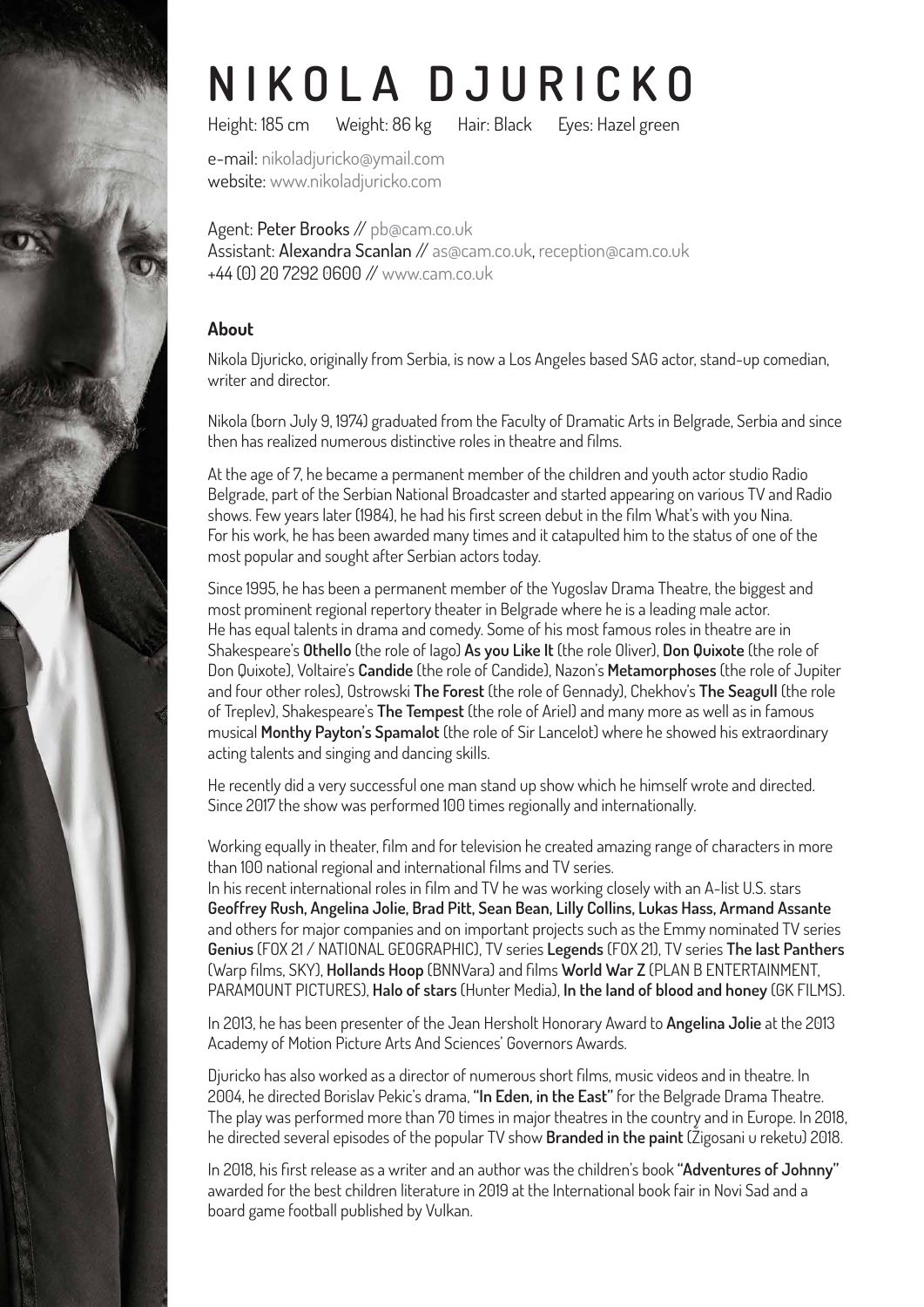As an addition to his professional accomplishments, **Djuricko** remains dedicated to his charitable work by helping and supporting all people and marginalized organizations in need, as well as promoting campaigns for the UNICEF Serbia and youth education campaigns with USAID.

In 2011 was one of the founders and supporters of the new initiative of the United Nations in Serbia, the Forum of Real men next to William Infante UN Resident Coordinator in Serbia, and was one of the first public figures to sign the Declaration that supports Women rights and end violence against Women. For his contribution to the fight against discrimination during 2009, as one of the first public figures who openly spoke against violence and contributed to the development of the equality of all citizens in Serbia, he received an (Annual) Award for a Fight against Discrimination. From 2016, he is a member of the Executive Board of Yugoslav Drama Theatre and a Chairmen of the Yugoslav Drama Theatre Foundation.

He is a founder and a Chairmen of the Serbia Association of Actors (UGS).

In his free time, Nikola enjoys scuba diving and playing golf. He is also a big fan of SBB Vukovi Beograd, an American Football team and a member of a board SBB Vukovi Club.

Nikola currently has a number of exciting projects in production, including **FOR ALL MANKIND**  Season 2 and **STRANGER THINGS** Season 4.

#### **Feature Film Experience (45 Credits)**

| <b>YEAR</b> | <b>PRODUCTION / CHARACTER</b>            | <b>DIRECTOR</b>     | COMPANY         |
|-------------|------------------------------------------|---------------------|-----------------|
| 2020        | THE LIVING MAN / Djela                   | Oleg Novkovic       | Salt            |
| 2020        | HALO OF STARS / John                     | Anthony Lucero      | Hunter Imag     |
| 2019        | DON'T FORGET TO BREATHE / Peter          | Martin Turk         | Bela film       |
| 2019        | TAXI BLUES / Bee                         | Miroslav Stamatov   | Viktorija film  |
| 2017/18     | LEECHES / Petar                          | Dragan Marinkovic   | Zillion film    |
| 2016        | HERD / Baki                              | Nikola Kojo         | K12 Producti    |
| 2015        | THE ABSURD SCAM / Actor                  | Bosko Ilic          | Independent     |
| 2015        | OFF / Mihajlo Lubarda                    | Predrag Stojic      |                 |
| 2014        | SEE YOU IN MONTEVIDEO / Zivkovic         | Dragan Bjelogrlic   | Intermedia n    |
| 2013        | WORLD WAR Z / Airliner Co-Pilot          | Marc Forster        | Plan B Entert   |
| 2012        | CHILDREN OF SARAJEVO / Tarik             | Aida Begic          | Film House      |
| 2012        | DEATH OF A MEN IN BALKANS / Agent        | Miroslav Momcilovic | Brigada         |
| 2012        | ARTILJERO / Agent                        | Srdjan Andjelic     | Yodi movie ci   |
| 2012        | MONTEVIDEO, TASTE OF A DREAM / Zivkovic  | Dragan Bjeloglic    | Intermedia n    |
| 2011        | SO HOT WAS THE CANNON / Ahmo             | Boban Skerlic       | Drina film      |
| 2011        | IN THE LAND OF BLOOD AND HONEY / Darko   | Angelina Jolie      | <b>GK FILMS</b> |
| 2010        | MONTEVIDEO / Zivkovic                    | Dragan Bjeloglic    | Intermedia n    |
| 2009        | AN EARLY FROST / Captain Nadj Mandic     | Djordje Balasevic   | Salayka         |
| 2009        | HUMAN Z00 / Srdjan                       | Rie Rasmussen       | Europacorp/L    |
| 2009        | A WOMAN WITH A BROKEN NOSE / Cab driver  | Srdjan Koljevic     | Bas celik       |
| 2008        | HE AIN'T LIKE THAT / Paki                | Miroslav Petkovic   | Yodi movie cı   |
| 2006        | AGI AND EMMA / Uncle                     | Milutin Petrovic    | Art&popcorr     |
| 2005        | IVKO'S FEAST / Svetislav                 | Zdravko Sotra       | Cobra film      |
| 2005        | SOUTH BY SOUTWEAST / Man                 | Milutin Petrovic    | Montage         |
| 2005        | SEVEN AND HALF / Simke                   | Miroslav Momcilovic | Brigada         |
| 2004        | TAKE A DEEP BREATH / Bojan               | Dragan Marinkovic   | Norga Invest    |
| 2004        | MIRAGE / Paris                           | Svetozar Ristevski  | Small moves     |
| 2004        | WHEN I GROW UP I'LL BE KANGAROO / Kengur | Radivoje Andric     | Yodi movie c    |
| 2004        | THE ROBBERY OF THE THIRD REICH / Kalauz  | Zdravko Sotra       | Dream comp      |
| 2003        | YU / Man                                 | Franc Novotny       | N and Novoti    |
| 2002        | THE CORDON / Dusan                       | Goran Markovic      | <b>RTS</b>      |
| 2002        | ZONE / Perica                            | Zdravko Sotra       | Dream comp      |
| 2002        | T.T. SYNDROME / Sale                     | Dejan Zecevic       | Revision        |
| 2002        | FROZEN STIFF / Limeni                    | Milorad Milinkovic  | Viktorija film  |
| 2001        | VIRTUAL REALITY / Andrija                | Duda Ceramilac      | Viktorija film  |
| 2001        | BOOMERANG / Stampedo                     | Dragan Marinkovic   | Zilion/Vans     |
| 2001        | NATASHA / Marko                          | Ljubisa Samardzic   | Cinema desi     |
| 2001        | DUDES / Gojko Sisa                       | Radivoje Andric     | Yodi movie c    |
| 2001        | NORMAL PEOPLE / Steva                    | Oleg Novkovic       | Maksa Catov     |
| 2000        | LAND OF TRUTH, LOVE & FREEDOM / Man      | Milutin Petrovic    | Montage         |

Hunter Image Media Viktorija film K12 Production Independent pro.

Intermedia network Plan B Entertainment Yodi movie craftsman Intermedia network Intermedia network Europacorp/Luc Besson Yodi movie craftsman Art&popcorn Norga Investment Yodi movie craftsman Dream company N and Novotny film Dream company Viktorija film Viktorija film<br>Zilion/Vans Cinema design Yodi movie craftsman Maksa Catovic & Pandora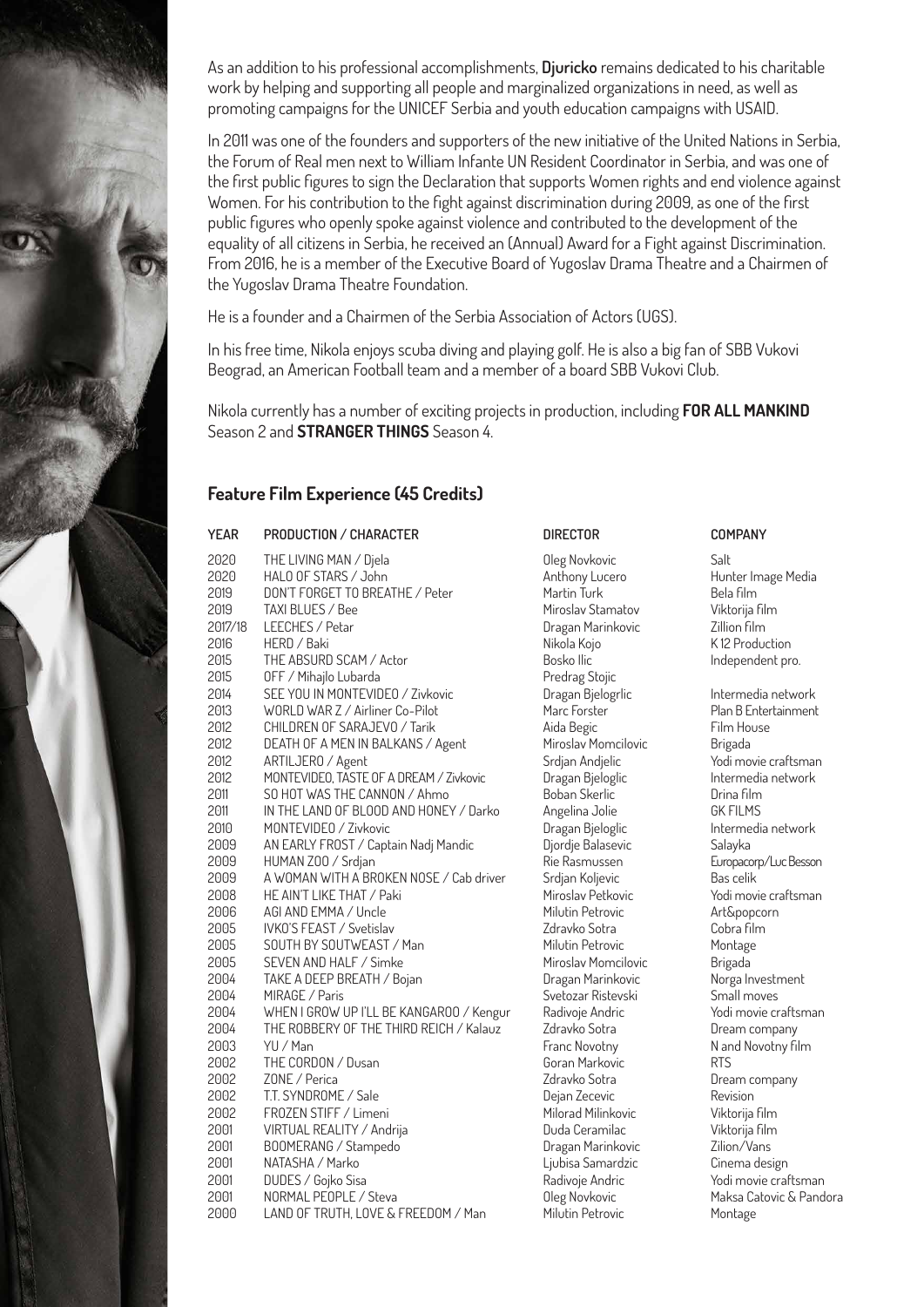

| 1999<br>1998<br>1996<br>1994<br>1989<br>1984                                         | SKY HOOK / Siske<br>BARKING AT THE STARS / Milic Gavranic Tupa<br>RAGE / Mali<br>VUKOVAR POSTE RESTANTE / Goran<br>THE LAST LAP IN MONZA / Nikola<br>WHAT'S WRONG WITH YOU, NINA / Boris                                                                                                                                                                                                                                          | Ljubisa Samardzic<br>Zdravko Sotra<br>Boban Skerlic<br>Bora Draskovic<br>Aleksandar Boskovic<br>Gordana Boskov                                                                                               | Cinema design<br>Komuna<br>Monte Royal pictures<br>Dan film corp., S North US<br>Beograd film<br>Union film                                                                                                            |
|--------------------------------------------------------------------------------------|-----------------------------------------------------------------------------------------------------------------------------------------------------------------------------------------------------------------------------------------------------------------------------------------------------------------------------------------------------------------------------------------------------------------------------------|--------------------------------------------------------------------------------------------------------------------------------------------------------------------------------------------------------------|------------------------------------------------------------------------------------------------------------------------------------------------------------------------------------------------------------------------|
|                                                                                      | <b>Television Experience (24 Credits)</b>                                                                                                                                                                                                                                                                                                                                                                                         |                                                                                                                                                                                                              |                                                                                                                                                                                                                        |
| <b>YEAR</b>                                                                          | <b>PRODUCTION / CHARACTER</b>                                                                                                                                                                                                                                                                                                                                                                                                     | <b>DIRECTOR</b>                                                                                                                                                                                              | <b>COMPANY</b>                                                                                                                                                                                                         |
| 2019                                                                                 | UNCLE VS TRANSITION (30ep) / Uncle                                                                                                                                                                                                                                                                                                                                                                                                | Radivoje Andric, Ivan Zivkovic<br>and various                                                                                                                                                                |                                                                                                                                                                                                                        |
| 2019<br>2019<br>2018                                                                 | HOLLANDS HOOP 3 / Sasa, Milos<br>BLACK SUN II / Djolovic<br><b>INFORMER / Lorik Gramos</b>                                                                                                                                                                                                                                                                                                                                        | Dana Nechushtan<br>Dragan Bjelogrlic<br>Jonny Campbell                                                                                                                                                       | Vara, Amsterdam<br>Cobra film<br>Neal Street Production<br>for BBC                                                                                                                                                     |
| 2018<br>2018<br>2018<br>2017                                                         | PET / Zemi<br>SHADOWS OVER THE BALKANS (2 ep.) / Djolovic<br>HOLLANDS HOOP 2 (6 ep.) / Sasa<br>GENIUS (2 ep.) / Leo Szilard                                                                                                                                                                                                                                                                                                       | Balsa Djogo<br>Dragan Bjelogrlic<br>Dana Nechushtan<br>Kenneth Biller                                                                                                                                        | Intermedia Network<br>Cobra film<br>Vara, Amsterdam<br>F0X21<br>National Geographic                                                                                                                                    |
| 2015                                                                                 | LEGENDS (9 ep.) / Tamir Zakayev                                                                                                                                                                                                                                                                                                                                                                                                   | Jamie Payne<br>Kenneth Biller<br>Jeff T. Thomas<br>Jon Jones<br>Alrick Riley                                                                                                                                 | <b>FOX 21/TNT</b>                                                                                                                                                                                                      |
| 2015                                                                                 | THE LAST PANTHERS (6 ep.) / Milomir Bukva                                                                                                                                                                                                                                                                                                                                                                                         | Johan Renck                                                                                                                                                                                                  | Warp films<br>Haut & court TV<br><b>SKY</b>                                                                                                                                                                            |
| 2013<br>2013<br>2012<br>2010                                                         | HOLLANDS HOOP (6 ep.) / Sasa<br>OPEN DOOR (16 ep.) / Vojislav "Vojkan" Jakovljevic<br>DON'T FORGET THE LYRICS / Lead - TV host<br>THE SIN OF HER MOTHER (6 ep.) / Dimitrije                                                                                                                                                                                                                                                       | Dana Nechushtan<br>Various directors<br>Zdravko Sotra                                                                                                                                                        | Lemming film, Amsterdam<br>Monte Royal Pictures<br>TV Vijesti, Montenegro<br>Kosutnjak film and                                                                                                                        |
| 2010<br>2009<br>2008<br>2007<br>2007<br>2007<br>2004<br>2004<br>1996<br>1995<br>1989 | MONTEVIDEO (14 ep.) / Zivkovic<br>THE STORKS SHALL RETURN 2 (2 ep.) / Svaba<br>THE STORKS SHALL RETURN (24 ep.) / Svaba<br>KARAOKE SHOW DOWN (100 ep.) / Lead<br>MILE VS TRANSITION (4 ep.) / Actor<br>HOME THEATRE (8 ep.) / Klativoda<br>GOOD NIGHT CHILDREN / Boy<br>KOMESER REX / Romanian man<br>UP & DOWN / Komsija<br>OPEN DOORS (29 ep.) / Vojislav "Vojkan" Jakovljevic M. Radovic and<br>CABINET MINISTER'S WIFE / Raka | Dragan Bjelogrlic<br>Goran Gajic<br>Goran Gajic<br>Various directors<br>Radivoje Andric<br>I. Zivkovic and B. Djogo<br>Balsa Djogo<br>Christian Gorlitz<br>Milos Radivojevic<br>G. Markovic<br>Zdravko Sotra | RTS, SRB<br>Intremedia network<br>Cobra film<br>Cobra film<br>SONY pictures ent.<br>Yodi movie craftsman<br>Intermedia network<br><b>RIS</b><br>Mungo film, Wien<br><b>RTB</b><br>Monte Royal pictures<br>RTV Belgrade |
|                                                                                      | <b>Theatre Experience (54 Credits)</b>                                                                                                                                                                                                                                                                                                                                                                                            |                                                                                                                                                                                                              |                                                                                                                                                                                                                        |
|                                                                                      |                                                                                                                                                                                                                                                                                                                                                                                                                                   |                                                                                                                                                                                                              |                                                                                                                                                                                                                        |

#### **YEAR PRODUCTION / CHARACTER WRITER / DIRECTOR COMPANY**

| 2018 | IT IS SO (IF YOU THINK SO) / Uncle Lamberto Laudisi Jagoš Marković |                                                          | JDP                           |
|------|--------------------------------------------------------------------|----------------------------------------------------------|-------------------------------|
| 2017 | DON QUIXOTE / Don Quixote                                          | M.d.Cervantes / Zlatko Pakovic Fabrika, Novi Sad         |                               |
| 2016 | FREE EXCHANGE HOTEL / Pinglet                                      | G. Feydeau / Boris Lijesevic                             | Yugoslav Drama Theatre        |
| 2016 | ACCIDENTAL DEATH OF AN ANARCHIST / Maniac                          | Dario Fo / Maja Maletkovic                               | Yugoslav Drama Theatre        |
| 2015 | MONTY PYTHON'S SPAMELOT / Sir Lancelot                             | Rade Milenkovic                                          | <b>Proscenium Productions</b> |
| 2014 | THE JOURNAL OF CARNOJEVIC / Carnojevic                             | Milos Crnjanski / Milos Lolic                            | Yugoslav Drama Theatre        |
| 2012 | OTHELLO / lago                                                     | W. Shakespeare / Milos Lolic                             | Yugoslav Drama Theatre        |
| 2012 | TO KILL ZORAN DJINDJIC / Various roles                             | Zlatko Pakovic                                           | SKC. Novi Sad                 |
| 2012 | DUE TESTE E UNA RAGAZZA / Actor                                    | Isidora Zebeljan, Ran Arthur Braun                       | A. M. Chigiana, Italy         |
| 2010 | METAMORPHOSES / Jupiter                                            | P.O.Nazon/Aleksandar Popovski Yugoslav Drama Theatre     |                               |
| 2010 | DAMASCENE SWORD / Rada                                             | A. Popovic / Goran Susljik UK Vuk Karadzic               |                               |
| 2009 | AS YOU LIKE IT / Oliver                                            | W. Shakespeare / S. Unkovski Yugoslav Drama Theatre      |                               |
| 2008 | CANDIDE OR OPTIMISM / Candide                                      | Voltaire/ Aleksandar Popovski Yugoslav Drama Theatre     |                               |
| 2007 | LOVE ETC / Oliver                                                  | Julian Barnes / Milena Pavlovic Belgrade Drama Theatre   |                               |
| 2007 | BARBELO, OF DOGS AND CHILDREN / Marko                              | Biljana Srbljanovic / Dejan Mijac Yugoslav Drama Theatre |                               |
| 2006 | LIFE IS A DREAM / Dragan Nikolic & Sigismund                       | P. C. De la Barka / G. Markovic Work in progress         |                               |
| 2006 | BOAT FOR DOLLS / Dwarfs, little Eagle & Eagle                      | Milena Markovic / S. Unkovski Yugoslav Drama Theatre     |                               |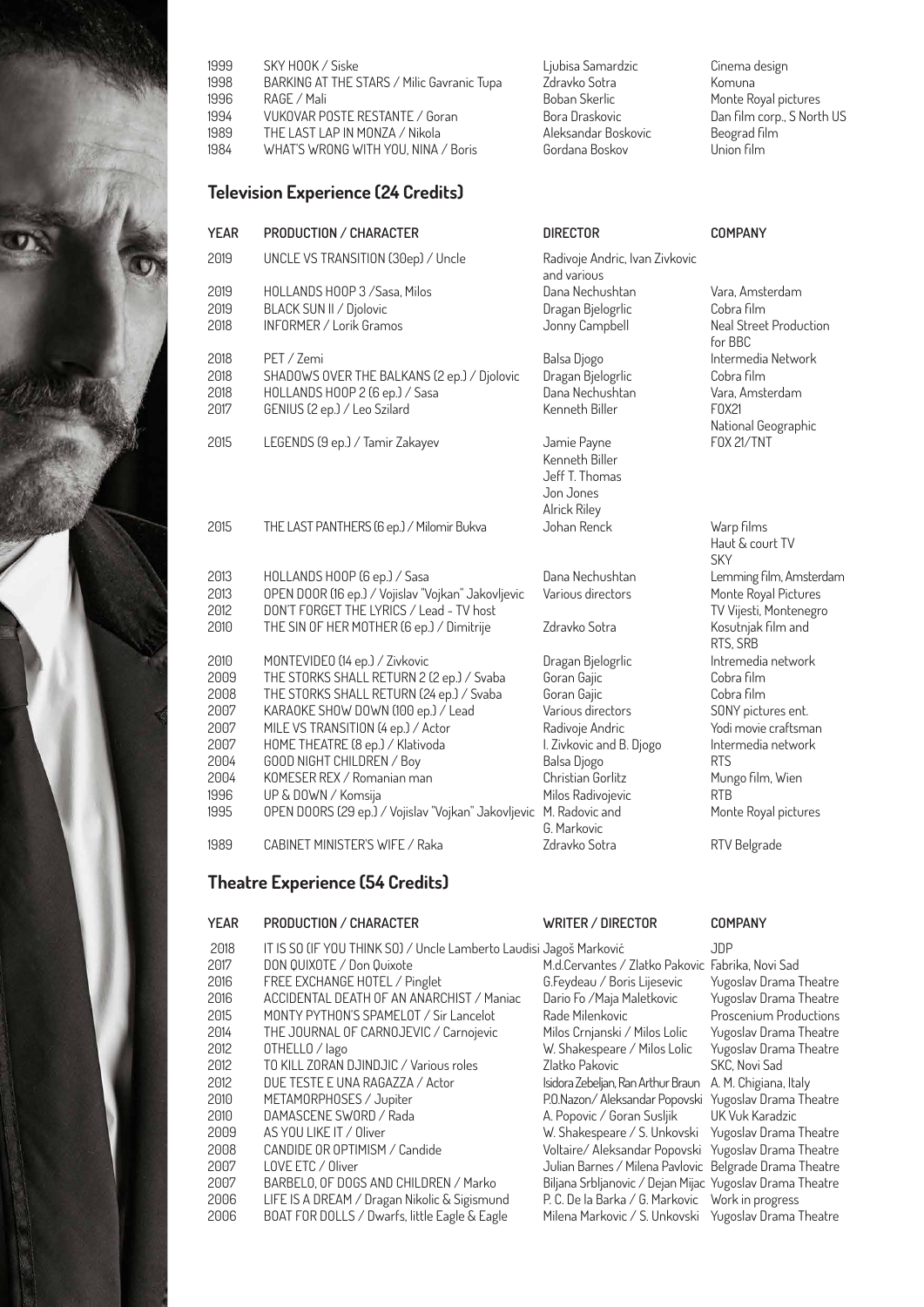

| 2006    | THE FOREST / Gennady Neschastlivcev         | A.N. Ostrowski / Egon Savin                            | Yugoslav Drama Theatre     |
|---------|---------------------------------------------|--------------------------------------------------------|----------------------------|
| 2004    | THE ITALIAN NIGHT / Martin                  | Eden Von Horvath / P. Magieli                          | Yugoslav Drama Theatre     |
| 2004    | IN EDEN, IN THE EAST / New                  | Borislav Pekic / N.Djuricko                            | Belgrade Drama Theatre     |
| 2004    | THE DOG WALTZ / Karl Tile                   | Leonid Andreev / Dejan Mijac                           | Yugoslav Drama Theatre     |
| 2003    | TALKING IT OVER / Oliver                    | Julian Barnes / Milena Pavlovic Belgrade Drama Theatre |                            |
| 2003    | THE SEAGULL / Treplev                       | A. P. Chekhov / S. Unkovski                            | Yugoslav Drama Theatre     |
| 2002    | TRACKS / Joker                              | Milena Markovic / S. Unkovski                          | Yugoslav Drama Theatre     |
| 2002    | DANTON'S DEATH / Danton                     | G.Buchner / Darjan Mihajlovic                          | <b>EXIT</b> fest           |
| 2001    | THE TEMPEST / Ariel                         | W. Shakespeare / S. Unkovski                           | City Theatre Budva         |
| 2000    | THE FALL / Jovan                            | B. Srbljanovic / G. Stojanovic                         | City Theatre Budva & BITEF |
| 1999    | LET GO / Marko                              | Ranko Bozic / S. Karanovic                             | Zvezdara Theatre           |
| 1999    | THE DAMNED YARD / Hajim                     | Ivo Andric / Nebojsa Bradic                            | Belgrade Drama Theatre     |
| 1998    | LEONCE AND LENA / Leonce                    | Georg Buchner / Dejan Mijac                            | City Theatre Budva & YDT   |
| 1998    | MAGIC AFTERNOON / Zorz                      | Volfgang Bauer / Iva Milosevic BITEF Theatre           |                            |
| 1996/97 | TRAINSPOTTING / Mars                        | Irving Vels / Djordje Marjanovic BITEF Theatre         |                            |
| 1998    | FUNNY SIDE OF MUSIC / Lepi                  | Various artist                                         | Zvezdara Theatre           |
| 1998    | CLASS ENEMY / Angel                         | N. Williams / Darjan Mihajlovic                        | Belgrade Drama Theatre     |
| 1997    | THE BELGRADE TRILOGY / Mica                 | B. Srbljanovic / G. Markovic                           | Yugoslav Drama Theatre     |
| 1997    | MISANTHROPE / Filent                        | Moliere / Dejan Mijac                                  | Yugoslav Drama Theatre     |
| 1997    | ACTUALLY / Dejan                            | Dusan Ristic / Anja Susa                               | Dadov Theatre              |
| 1997    | DEADLY TRAP / Kliford                       | Djordje Marjanovic                                     | Beograd Drama Theatre      |
| 1996    | Contra Oblivion Opus 2" CASE HINKEMAN       | E. Toler / Gorcin Stojanovic                           | <b>BITEF Theatre</b>       |
|         | / Paul Groshan                              |                                                        |                            |
| 1996    | ZIGGY STARDUST / Sid Vicious                | M. Soldatovic / M. Milinkovic                          | <b>BITEF Theatre</b>       |
| 1996    | IN CONFIDENCE / Bob                         | P. Shafer / Darjan Mihajlovic                          | Belgrade Drama Theatre     |
| 1996    | IN THE HOLD / Lazar                         | V. Arsenijevic / N. Milivojevic                        | Yugoslav Drama Theatre     |
| 1995    | KONTE ZANOVIC / Grof Oginski                | Radmila Vojvodic                                       | City Theatre Budva         |
| 1995    | BARTHOLOMEW FAIR / Kvorlus                  | Ben Jonson / Irfan Mensur                              | Yugoslav Drama Theatre     |
| 1995    | THE POWDER KEG / Simon                      | Dejan Dukovski / S. Unkovski                           | Yugoslav Drama Theatre     |
| 1994    | THE LAST DAYS OF MANKIND / Journalist       | Karl Kraus / Gorcin Stojanovic                         | Yugoslav Drama Theatre     |
| 1994    | NIZINSKI / Officer                          | Mladen Popovic/ Irfan Mensur                           | Yugoslav Drama Theatre     |
| 1994    | A STREETCAR NAMED DESIRE / Young boy        | T. Williams / Omar Abu El Rub                          | <b>BITEF Theatre</b>       |
| 1994    | OXYMORON / Policeman & journalist           | Svetislav Basara / Dejan Mijac                         | <b>KULT Theatre</b>        |
| 1993    | MIRACLE TIME / Apostol Levej                | B. Pekic / Radmila Vojvodic                            | Atelje 212                 |
| 1993    | THE FALSE TSAR STEPHEN THE LITTLE           | P.P.Njegos / Dejan Mijac                               | Yugoslav Drama Theatre     |
|         | / Petar   Petrovic                          |                                                        |                            |
| 1991    | DAWN IN EAST / Djura-Djurce Vasilic         | Gordan Mihic / J. Markovic                             | Zvezdara Theatre           |
| 1990    | MOTHER COURAGE / Son                        | B. Brecht / Lenka Udovicki                             | PPP                        |
| 1985    | PLAY SHAKESPEARE (Adapt. of plays) / Oberon | W. Shakespeare / R. Vojvodic                           | Student Cultural Centre    |
|         |                                             |                                                        |                            |

# **Himself**

| 2013 | BALKAN SPIRIT, directed by Herman Vaske, Production co Vaske's Emotional Network and ZDF/ Arte     |  |
|------|----------------------------------------------------------------------------------------------------|--|
|      | http://www.imdb.com/title/tt2993636/ // https://www.youtube.com/watch?v=N68AB6PtHAI                |  |
| 2010 | WHITE BUTTON - rock'n'roll documentary directed by lgor Stoimenov Production co Abshinte productio |  |

- 2010 WHITE BUTTON rock'n'roll documentary, directed by Igor Stoimenov, Production co Abshinte production https://www.youtube.com/watch?v=cC7c0Xo3R6o
- 2010 ROBNA KUCA, documentary (29 episodes), directed by Igor Stoimenov, Production co Abshinte production http://www.imdb.com/title/tt1603089/
- 2009 PARTISAN FILM directed by Igor Stoimenov, Production co Abshinte production

# **As Director experience, short films and music videos**

- 2018 BRANDED IN THE PAINT (ŽIGOSANI U REKETU) TV series, season 1, 4 ep., Ton film
- 2013 Short film FISHING // https://vimeo.com/56419355
- 2006 Short film HARMS NEW YEAR'S TRIPTYCH (segment 2 NE SKRECI SA STAZE) for National Broadcaster RTS 2 https://vimeo.com/3907009
- 2006 Short film MISFORTUNE ALWAYS HAS TENDENCY TO GROW BIGGER // https://vimeo.com/3907921
- 2003 Short film IDIOT<br>2001 Making off for th
- Making off for the film DUDES // http://www.imdb.com/title/tt0297891/combined
- 1999 Music video for the song Winter, The Kuguars bend // https://www.youtube.com/watch?v=RT-HuAVEFmo
- 1999 Music video for the song Lamb song, The Kuguars bend  $\ddot{\mathscr{N}}$  https://www.youtube.com/watch?v=0gRiJ-9lYDY<br>1998 Music video for the song System Darkwood dub for the play Trainspotting
- Music video for the song System, Darkwood dub, for the play Trainspotting
- 1997 Short film EVER GREEN // https://vimeo.com/3908609
- 1996 Short film FEDJA DAVIDOVICH'S FALL // https://vimeo.com/4048221

# **As Director experience, theater**

2004 IN EDEN, IN THE EAST **WRITER STATES WEITER OF STATES IN THE SECTAME AREA** Belgrade Drama Theatre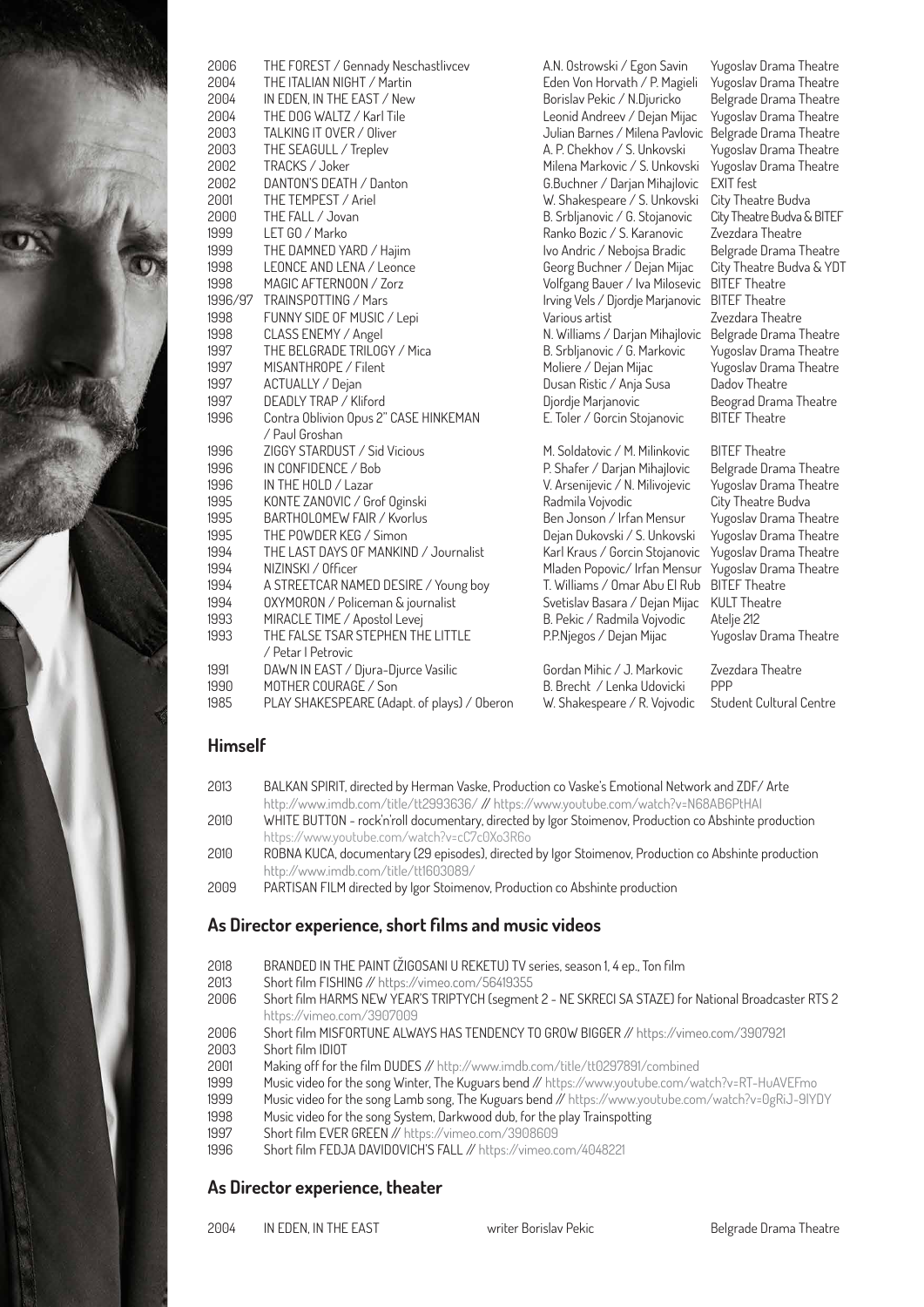#### **Voice in Audiobooks**

2014 In the hold, writer Vladimir Arsenijevic // http://rflekt.me/knjige/item/16-u-potpalublju.html

- Greek Mythology, stories for children
	- disc 1 The Siege of Troy, disc 2 Odysseus return to Itaku, disc 3 Travel to the Underworld, disc 4 Heracles https://www.youtube.com/watch?v=G8B9RqwQXtM

### **Voice in Animated movies**

| ICE AGE 1, 2, 3, 4     | Voice Manfred                                                                     |
|------------------------|-----------------------------------------------------------------------------------|
| Help I am a fish       | Voice Fly // https://www.youtube.com/watch?v=8CJs9yANyJQ                          |
| Technotise: Edit and L | Voice Bojan                                                                       |
|                        | http://www.technotise.com // https://en.wikipedia.org/wiki/Technotise:_Edit_%26_I |

# **Music (guitar and vocals)**

| 1995 - 2001 | Member of musical rock band Sport and reincarnation             |
|-------------|-----------------------------------------------------------------|
|             | https://www.facebook.com/Sport-I-Reinkarnacija-199575833420194/ |
| 1997 - 2001 | Member of theatre group, rock band The Kuguars                  |
|             | https://en.wikipedia.org/wiki/The_Kuguars                       |

#### **Awards**

Yugoslav Drama Theatre Annual Award, 2017, for the role of Maniac in the play Accidental death of an anarchist by Dario Fo and the role of Pinglet in Free exchange hotel by Georges Feydeau.

Award for Acting Bravura, 2014, For the role of Iago in Othello, Festival Mediterranean Purgatorije, Tivat.

Yugoslav Drama Theater Annual Award, 2013, for the role of Iago in the play Othello by W. Shakespeare. Award for Acting, 2011, for the roles Jupiter and Perseus in the play Metamorphoses by P. Ovidius Naso, Novosti company. Award Zoran Radmilovic, 2011, for Acting Bravura for the roles in Metamorphoses by P. Ovidius Naso. Award for a fight against discrimination, 2009.

Yugoslav Drama Theatre Special Award, 2009, for the best performance of Candide in the play Candide or Optimism by Voltaire.

AVDO MUJCINOVIC Award, 2003. For the role of Konstantin Gavrilovič Trepljev in the play The Sea Gull, Yugoslav Drama Theatre

Ardalion Award, for the best ensemble performance in 2003 in the play The Tracks by Milena Markovic. Award YU FIRPRESCI for best male actor for the year 2002.

Grand Prix Award, at the Film Festival Black Sea Star 2002, for best male actor.

Award Veljko Mandic, 26th Yugoslav Film Festival Mojkovacka Filmska jesen 2001, for best male actor in the films Natasha and Thunderbirds.

Award Novosadska Arena, 2001. Best Actor.

Emperor Constantine Award, Nais, 2001. Best male role in film Normal people.

Emperor Constantine Award, Naisa, Festival of Acting, 1997. Best male role.

Award Heart rhythm (Daska koja zivot znace) 1997, for the role Marko in the play Trainspotting, Radio B92.

# **Special appearance**

- 2017 Member of the International Jury, 24 European Film Festival Palic
- 2016 Member of the International Jury of Sarajevo Film Festival
- 2015 Member of the Jury of Festival of Serbian Fantastic Film
- 2013 Governors Awards, Announcer of The Honorary Award to Angelina Jolie

# **Education/Training/ Employment**

Graduated film and TV acting from the Faculty of Dramatic Arts in Belgrade, Serbia

From 1995, he has been a permanent member of the Yugoslav Drama Theatre.

From 2016, he is a member of the Executive Board of Yugoslav Drama Theatre and a Chairmen of the Yugoslav Drama Theatre Foundation.

Founder and a Chairmen of the Serbia Association of Actors (UGS).

#### **Humanitarian work**

In addition to his professional accomplishments, Djuricko remains dedicated to charitable work helping and supporting all people and marginalized organizations in need as well as the UNICEF Serbia and promoting youth education campaigns with USAID.

For his contribution to the fight against discrimination during 2009, as one of the public figures who openly spoke against violence and contributed to the development of the equality of all citizens in Serbia, he received an Award for a fight